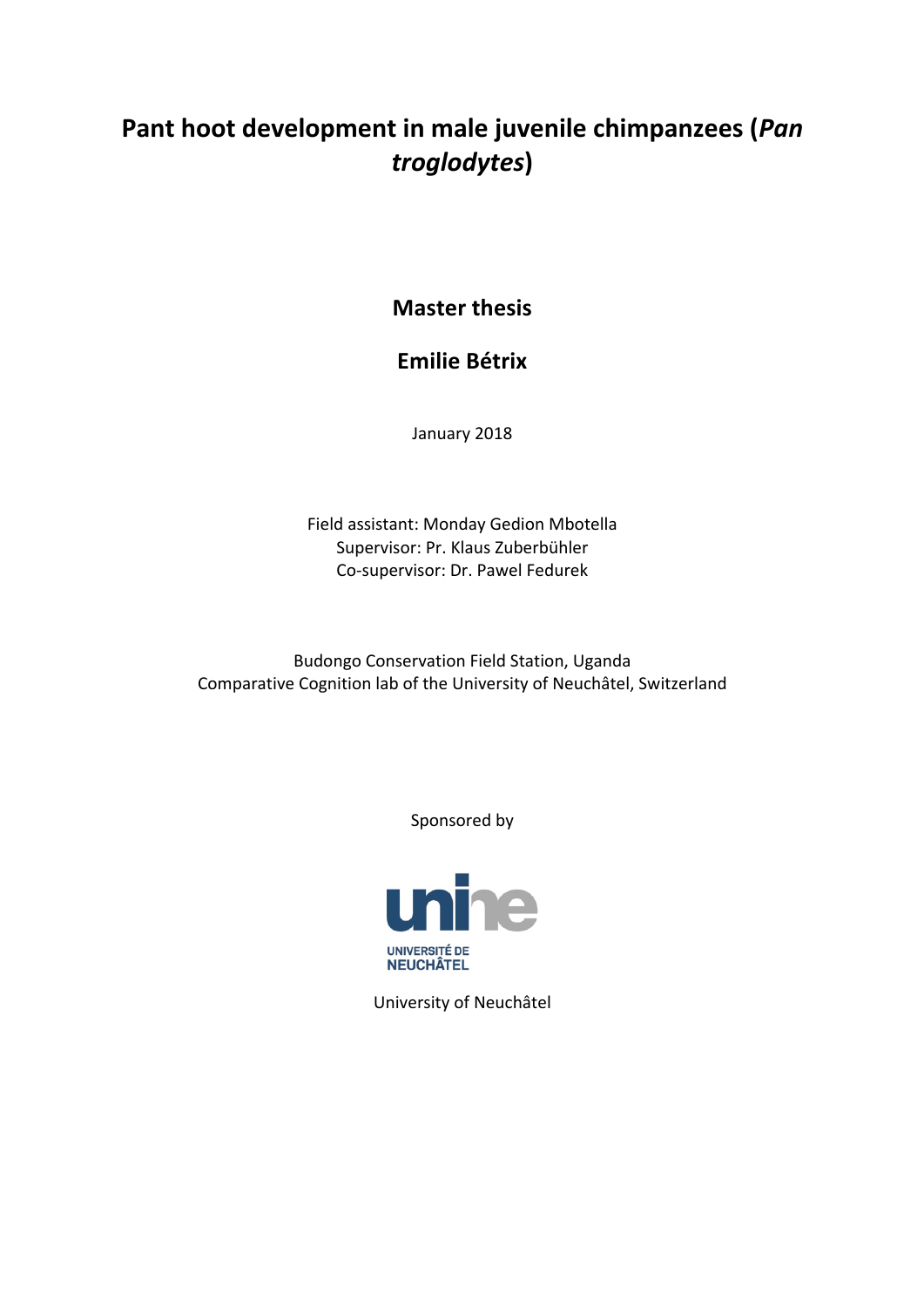## **Abstract**

The pant hoot, the long-distance call of chimpanzees, is an important feature of their vocal repertoire. Previous studies have already addressed the acoustic structure, potential functions and correlations with other behaviours in adult males. Yet, little is known about the pant hoot in young individuals. This study aims to investigate the development of pant hooting behaviour in young male chimpanzees. Reactions of the subjects to adult pant hoots were observed in order to identify which relevant caller features, such as sex or rank, were triggering responses from young subjects, such as increase of attention or vocal reactions. Observing reactions to calls allows to better understand which variables of adult calls might be socially relevant for young male chimpanzees to acquire full capability of pant hooting. Data collection occurred in the Sonso community, in Budongo Forest, during six months. The subjects were 7 male chimpanzees, aged between 5 and 21 years old. Results showed that neither sex nor rank of the pant hoot initiator were factors that could explain attention from young males. However, subjects tended to be more attentive to male than female pant hoots and higher than lower ranking males. Regarding vocal reactions, subjects joined adult pant hoots indiscriminately of the sex of the pant hoot initiator, but joined high-ranking males significantly more often than low-ranking ones. Taken together, these findings suggest that young males are starting to distinguish adult calls and learn how to respond strategically to them.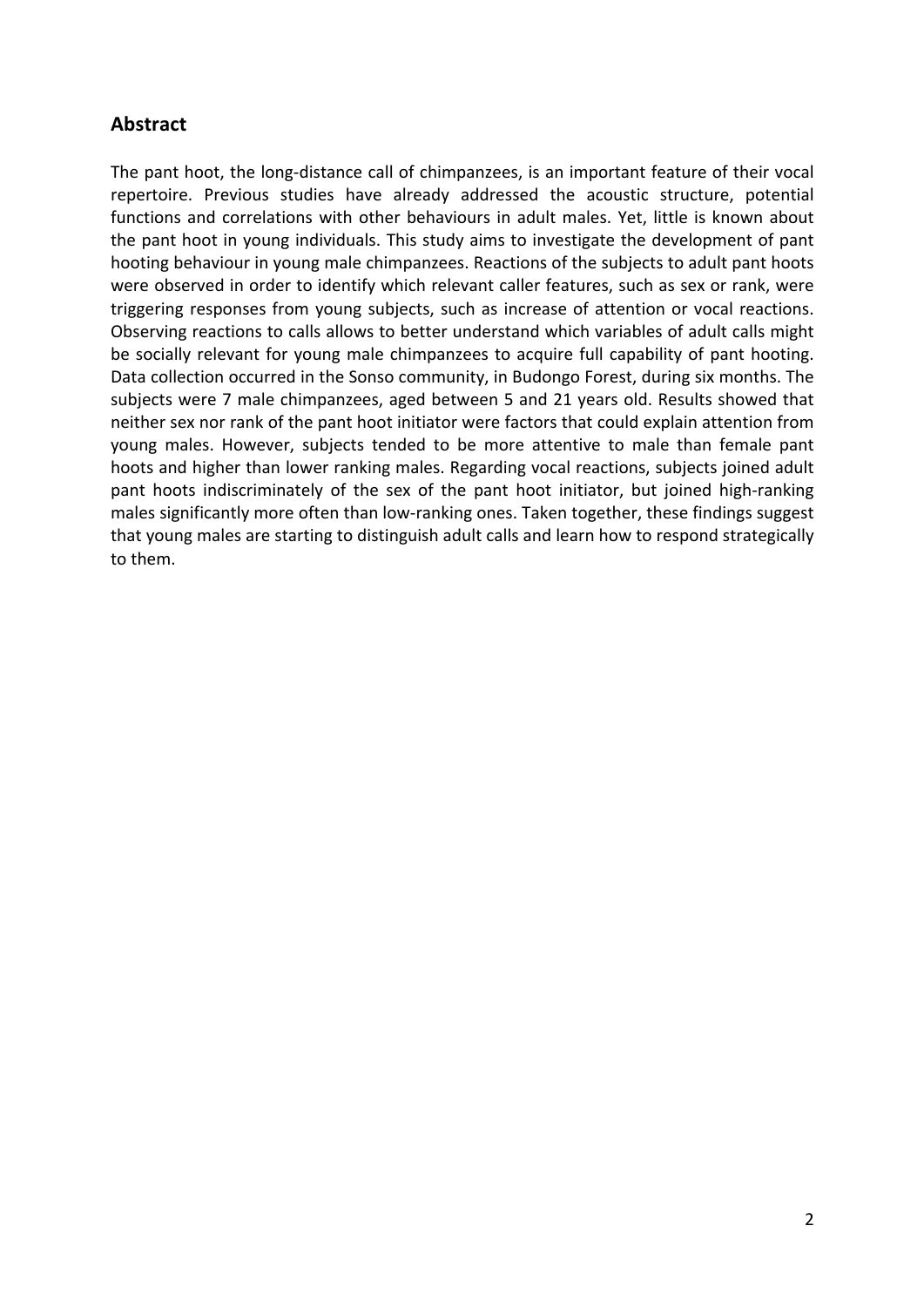## **Introduction**

#### *Pant hoots in adult individuals*

The pant hoot is the long-distance call of chimpanzees; adult male chimpanzees produce them commonly (Goodall 1986). Adult male pant hoots are very structured with specific and ordered acoustic units that are similar across individuals. A pant hoot includes a sequence of four distinct phases: introduction, build-up, climax, and let-down. Each phase can contain the repetition of a single element which is the smallest constituent unit defining this phase; the repetition of this unit constitutes then the phase (see Fig. 1; Marler and Hobbett 1975).



Figure 1. Example of call sequences of a pant hoot (courtesy of Pawel Fedurek)

Regarding the function of pant hoots, Fedurek et al. (2014) demonstrated that the male pant hoot is "...positively correlated with the rank of the caller, the presence of parous females in estrus, and the consumption of high-quality food"; thus, the pant hoot seems to convey social cues such as status. Furthermore, Fedurek et al. (2014) concluded that adult male pant hoot production was related to movements of parties. Chimpanzees live in a fission-fusion society, meaning that their community often separates (fission) into smaller parties that can reunite during the day (fusion) (Kummer 1968). Indeed, females and males tend to live apart, especially in East-African chimpanzees (Wrangham 2002). It is common for them to sleep in mixed groups and reunite during the day on the same feeding tree, but it is also common for females to wander alone, with other females or, for mothers, with their dependent offspring. Whereas males spend more time together (Wrangham 2002); they sometimes "patrol", meaning that they move silently in group along the borders of their home-range (Goodall 1986; Gilby and Wrangham 2008). Fedurek et al. (2014) also showed that more pant hoot calls occurred prior to fusion of two male parties, suggesting that pant hooting somehow function to coordinate and cooperate between individuals, by displaying identities and status.

For females, it has been argued that they also produce pant hoots, mainly because the acoustic structure of female long-distance calls is different. Moreover, there is no systematic documentation of female long-distance calls in the literature and adult female "pant hoots"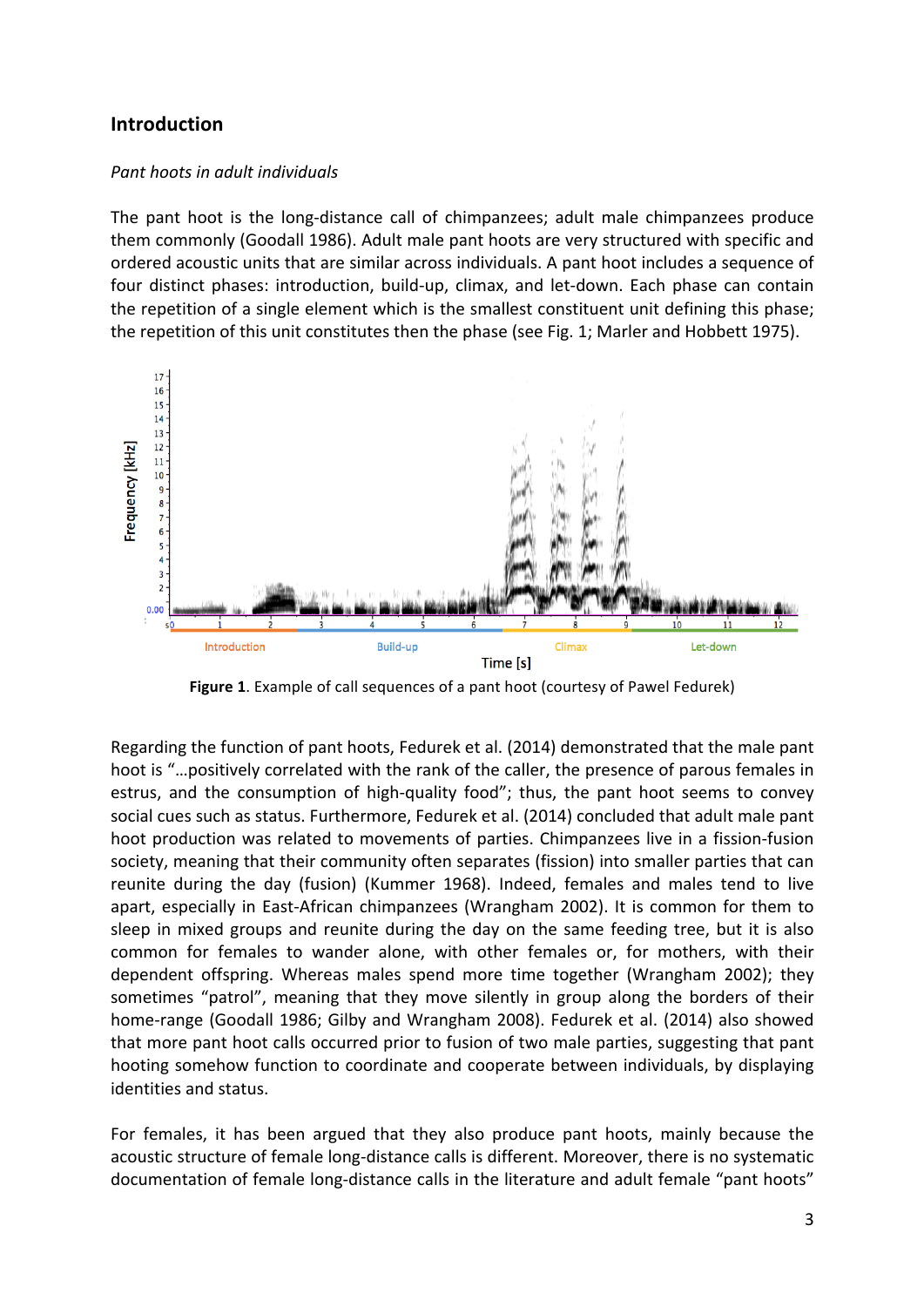have not been studied in terms of their acoustic structure and compared to those of the adult males. Anecdotal observations suggest that females often change the order of the strict sequence seen in males. For example, female can start with climax elements and continue with build-up elements (Cat Hobaiter, personal communication).

#### *Pant hoots in young individuals*

From five years old onwards, young individuals start to "explore" the daily social life and activities of their communities. As Pusey (1990, p. 203) puts it: "Over this period, the initially playful juvenile, dependent on its mother, establishes itself as an independently functioning individual capable of sex-specific adult behaviour, either in its natal social group or in a new group". Young males start to try to associate more often with other adult males, although it is difficult to persuade the mother to stay around while doing so (Pusey 1983; Watts & Pusey 1993; personal observations). Furthermore, the frequency of pant hooting increases with age in young chimpanzees (Pusey 1990). Thus, by hearing and producing more and more pant hoots, pant hoots become more and more a relevant feature of their social life.

In a general way, male young chimpanzees also produce vocalizations and participate in social activities with adults and infants of the community (Goodall 1986). Due to lack of research focused on young adult male pant hoots, the pant hoot of young males is not yet well described, unlike that of adult males. Strübin (2016) investigated pant hoots in young adult males (16-20 years old) and sub-adult males (10-15 years old). He found that young adult and sub-adult males also conveyed individuality in their calls, like adult males (Mitani et al. 1996) through features such as identity and age. Moreover, Strübin (2016) showed that the climax phase is more similar between socially affiliated than non-affiliated individuals, which suggests that some social learning is taking place.

Nevertheless, young individuals do not yet pant hoot fully like adults, since their age shapes their pant hoot (Strübin 2016): young adults' pant hoots are not as consistent as their elders'. Young individuals still develop their call, in order to optimize it and perform it fully. They have to learn for example how to optimize their pant hoot acoustically, when it is appropriate to pant hoot, and what to conclude from a heard pant hoot (information such as the caller's identity, age and sex, quality of food, parous females in oestrus, social affiliations). 

## Aims of this study

This study aims to address the development of chimpanzee pant hoot behaviour, in order to further understand its function, but also to investigate if social learning plays an important part in the acquisition of chimpanzees' vocalizations.

Unlike Strübin (2016), this study does not aim to describe the pant hoot acoustics of young males, but to describe the behaviour of young chimpanzees in response to the calls of elders, a new perspective in understanding the acquisition of pant hoots. I collected data on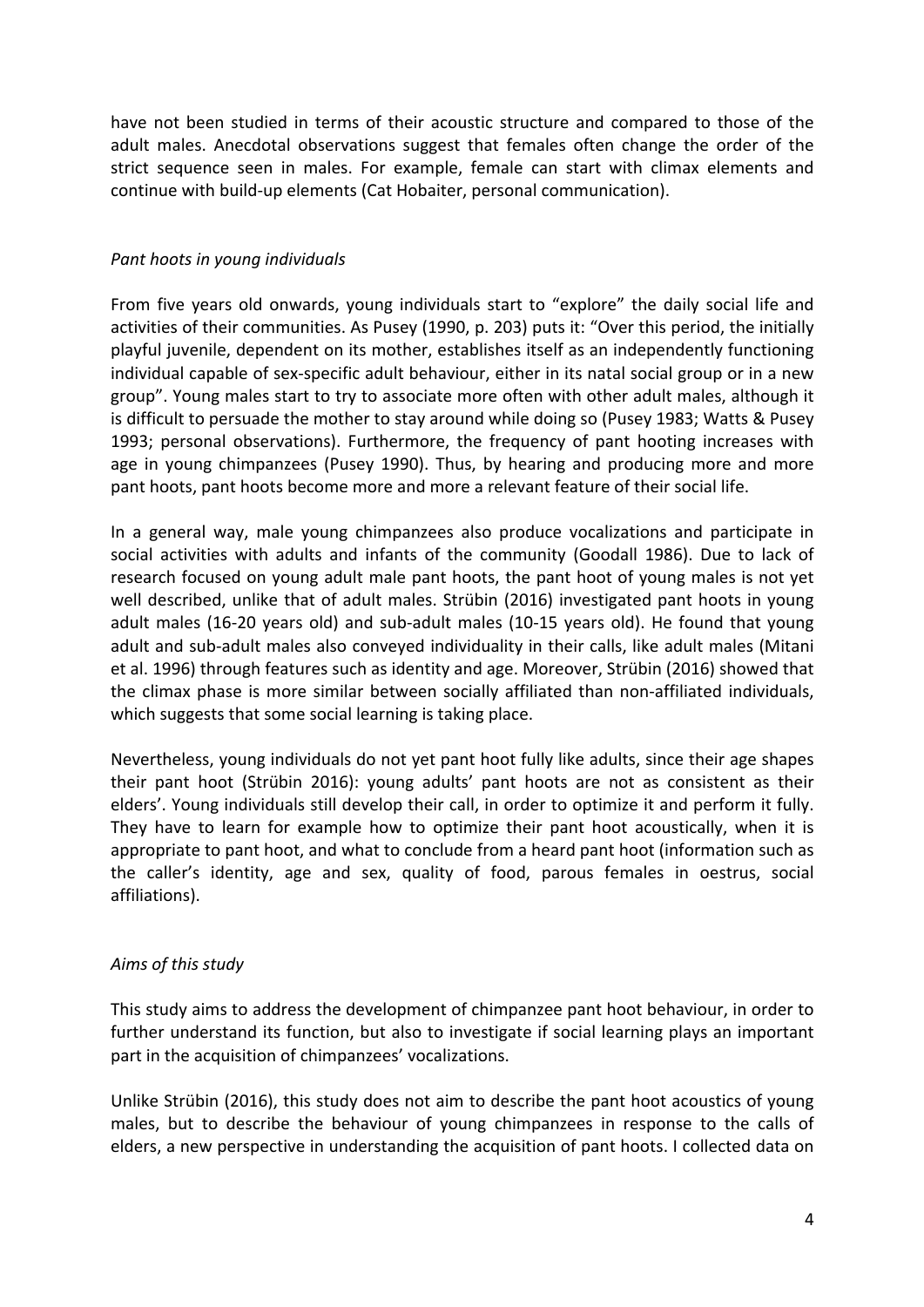my subjects' reactions to calls to better understand which variables of adult calls might be socially relevant to young male chimpanzees.

#### *Hypotheses*

In this study, I tested the hypotheses  $(1)$  whether male juveniles are more attentive to male or female calls,  $(2)$  whether they are more attentive to high than a low ranking male,  $(3)$ whether they are more likely to join a male or female pant hoot, and  $(4)$  whether they are more likely to join high than a low ranking male.

The two first hypotheses address the attention of my subjects to elders. If the pant hoot is a socially acquired behaviour, younger individuals are expected to pay attention to elders, in order to learn this behaviour. The third and fourth hypotheses allow to address the question with whom young individuals want to affiliate.

For hypothesis (1), if they pay more attention to female calls, this would suggest that male activities are not important for them yet and that they are mainly interested in female activities. Whereas, if they pay more attention to male calls, this would suggest interest in male activities and disinterest for female activities.

For hypothesis (2), pant hoot transmits information such as status (Fedurek et al. 2014). Therefore, young males have the possibility to decipher the rank of the individual. Furthermore, high ranking male chimpanzees are often preferred social partners, for example they are more attractive grooming partners (Watts 2000) or they can offer more efficient support during agonistic interactions (Slocombe & Zuberbühler 2007). Therefore, paying attention to their calls could help young individuals to strategically associate with such preferred partners.

For hypothesis (3), if my subjects join more their mother or other females, it would suggest they tend to stay socially in the female group, whereas, if they join more the males, they are already trying to integrate the male group. Indeed, Fedurek et al. (2013) showed that adult males prefer to chorus with long-term social partners or with a neutral individual, when the preferred partner is not around. They concluded that the pant hoot is a way of displaying short-term social affiliations: "For example, males were more likely to be involved in reciprocated grooming, coalitionary support and joint nonvocal displays on days when they chorused than on days when they did not." (Fedurek et al. 2013).

For hypothesis (4), in addition to the previous argument, Fedurek et al. (2013) also reported that the rank difference was not relevant in the likelihood of another individual joining the call. This means that low ranking individuals (which is the closest category young male individuals could be assigned to) can join high ranking individuals, regardless of their status. This implies that joining a higher ranking call is not costly for young individuals and they are free to choose whom to join. Therefore, if young males choose higher over lower ranking calls, this would imply first a capacity to recognize adult male ranks and secondly a preference for potential affiliation with high ranking individuals.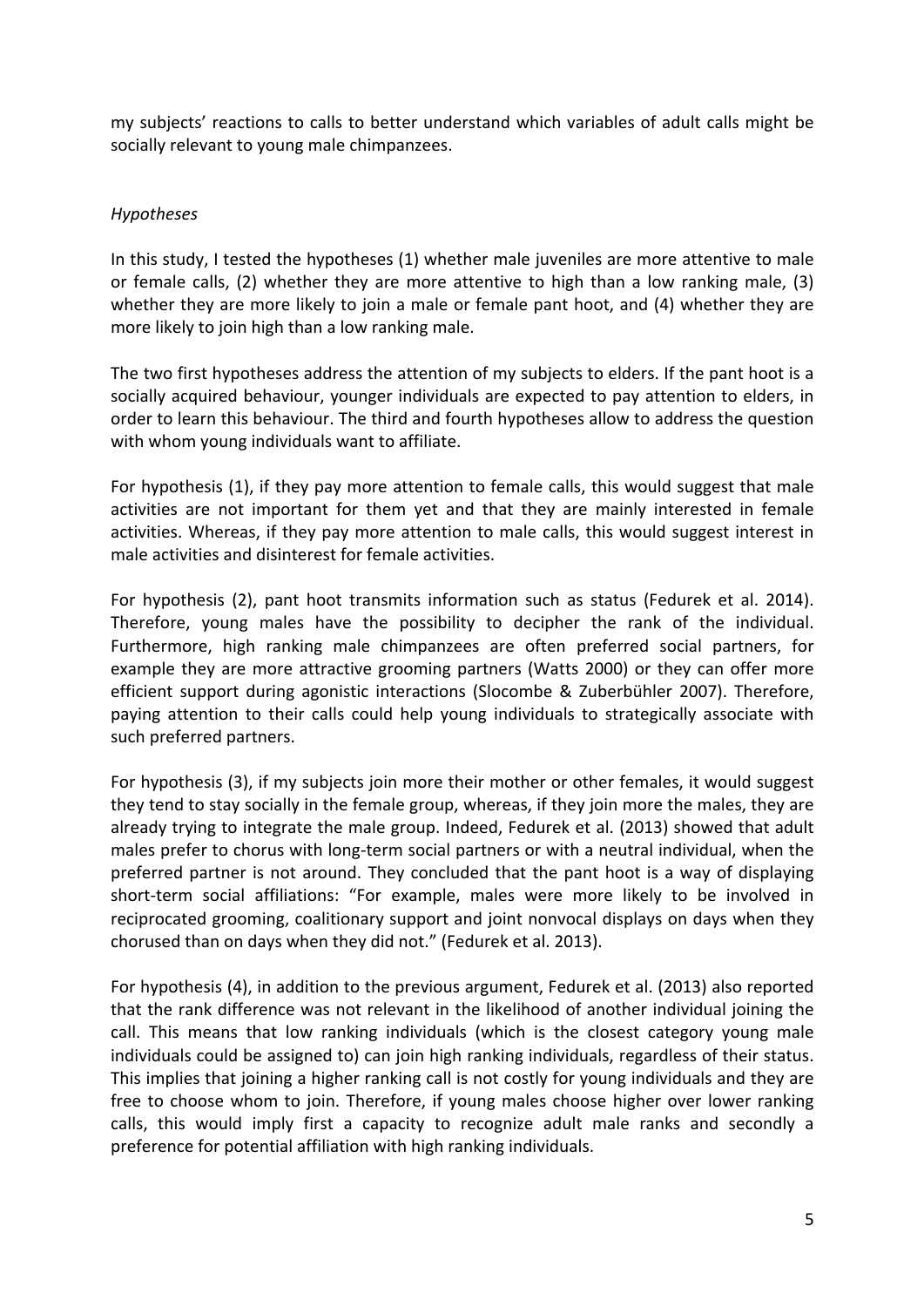## **Methods**

## *Study site*

The data collection for this study took place in the Budongo Conservation Field Station in Uganda between August 2016 and January 2017. The Budongo Forest Reserve covers 792 km $^2$ ; 428 km $^2$  is moist semi-evergreen tropical forest (Newton-Fisher 2003).

The community studied was the Sonso community. Its home range is approximately  $7km^2$ (Newton-Fisher 2003). The community is well habituated; habituation started in 1990 (Reynolds 2005) and the community has been regularly studied since then. At the beginning of my study, the community consisted of 64 individuals. Following the definitions of Reynolds (2005), there were 23 female adults, 10 male adults; 3 male sub-adults, 4 female sub-adults; 3 male juveniles, 11 female juveniles; 8 male infants, 2 female infants. During the study, two infants were born.

The Ugandan Wildlife Authority and the Ugandan National Council for Science and Technology granted the permission for conducting this study.

## *Sample size*

My main subjects were initially young males: the three juvenile males, Jacob (JB) (born in 2011), Mbotella (MB) (born in 2009), Klauce (KC) (born in 2006) who fell into the sub-adult category during my data collection, and the youngest sub-adult male James (JS) (born in 2006), who had just turned to this category. Later on in the study, I included the male subadults Kasigwa (KS) (born in 2003) and Zed (ZD) (born in 2001), and the male adult Kwezi (KZ) (born in 1995). I chose to include these three last subjects because Kasigwa and Kwezi were still associating a lot with their respective mothers, whereas Zed had lost his mother when he was 6 years old and ended up in the care of his older brother Zalu.

## *Data collection*

Data were collected over 56 observation days. Following Fedurek et al. (2013), I followed a focal animal during the day, between 8 am to 4 pm. I recorded all data in a notebook and transferred them in a Microsoft Excel document daily. I recorded pant hoot vocalisations of my subjects with a Marantz solidstate recorder and a Sennheiser ME67 directional microphone. I included calls in a database if I was sure of the caller's identity.

Following my subjects, I took continuous behavioural samples, about their positions, their behaviour, their reactions and party composition. I reported these occurrences in my behavioural samples, specifying who I or my field assistant saw/heard joining the call to form a duet or a chorus.

As mentioned above, in this study, I tested whether male juveniles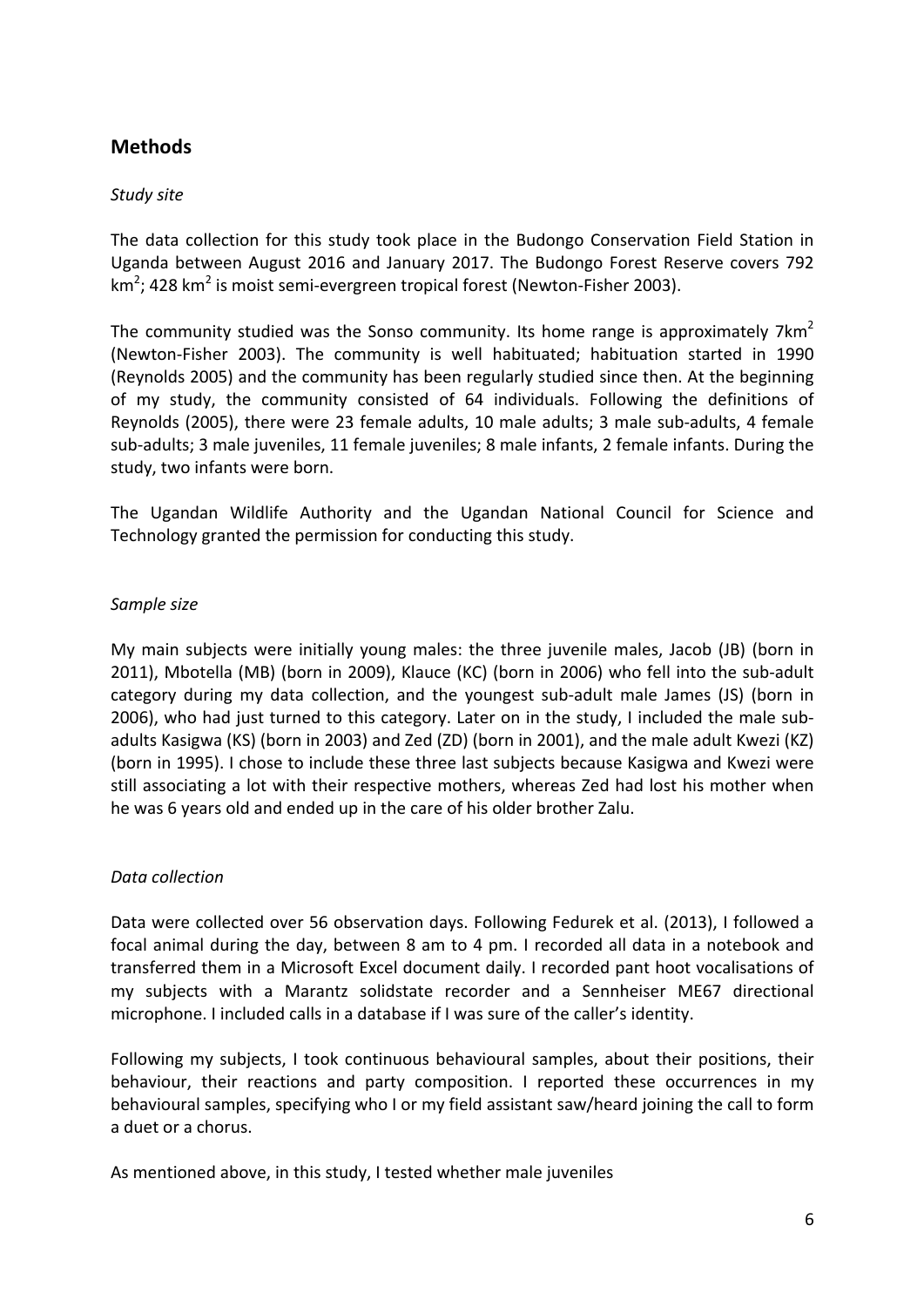- (1) were more attentive to male or female calls
- (2) were more attentive to high than low ranking males
- (3) were more likely to join male or female pant hoots
- (4) were more likely to join high than low ranking males

Whenever possible, I reported the identity of the call initiator and, if this was impossible, I reported "N/A".

To test hypotheses  $(1)$  and  $(2)$ , I observed and reported the reactions of my focal to all pant hoots occurring while I was following him. I noted in binary (1 when doing it, 0 when not doing it) whether they were attentive or not. I considered my focal as attentive, when they stopped their current activity (like grooming, feeding, or resting) and looked somewhere else than where they were looking right before (towards the source of the call or to a partner).

To test hypotheses (3) and (4), I observed and reported the reactions of my focal to all the pant hoots occurring while I was following him. I noted in binary (1 when doing it, 0 when not doing it) whether they were joining the call or not with any type of vocalization (mainly pant hoots, pant grunts, food grunts). In the end, responses were almost always pant hoots with only very few exceptions, like pant grunts. For the analyses, I did not consider the calls initiated by my subjects.

I also had a category "No reaction" in which I noted in binary (1 not reacting, 0 when reacting). This served as a cross-check for the categories mentioned above.

It happened that it was impossible to decipher the reaction of my focal, because he was not in sight; in those cases, I reported "N/A".

For hypotheses (2) and (4), females call initiators are then not considered, because only the male hierarchy was considered, since my subjects are males and are supposed to set themselves into the male group.

## *Statistical analyses*

I stored my data on an Excel file. For the behavioural analyses, I used the software R (Version 3.2.2). 

For hypothesis (1), I used a generalized linear mixed model, GLMM, (Bates et al. 2015) with binomial distribution. The sex of the call initiator was set as fixed effect, while my subjects' ID and the initiator ID were set as random factors, in order to account for pseudo-replication (same individual for different recorded measures).

For hypothesis (2), I used a generalized linear mixed model, GLMM, (Bates et al. 2015) with binomial distribution. The numerical rank of the call initiator was set as fixed effect, while my subjects' ID was set as the random factor, in order to account for pseudo-replication (same individual for different recorded measures). Ordinal rank could not be used with GLMM, because Zefa ZF (ranked  $9<sup>th</sup>$ ) leads a perfect separation (100% of my subjects being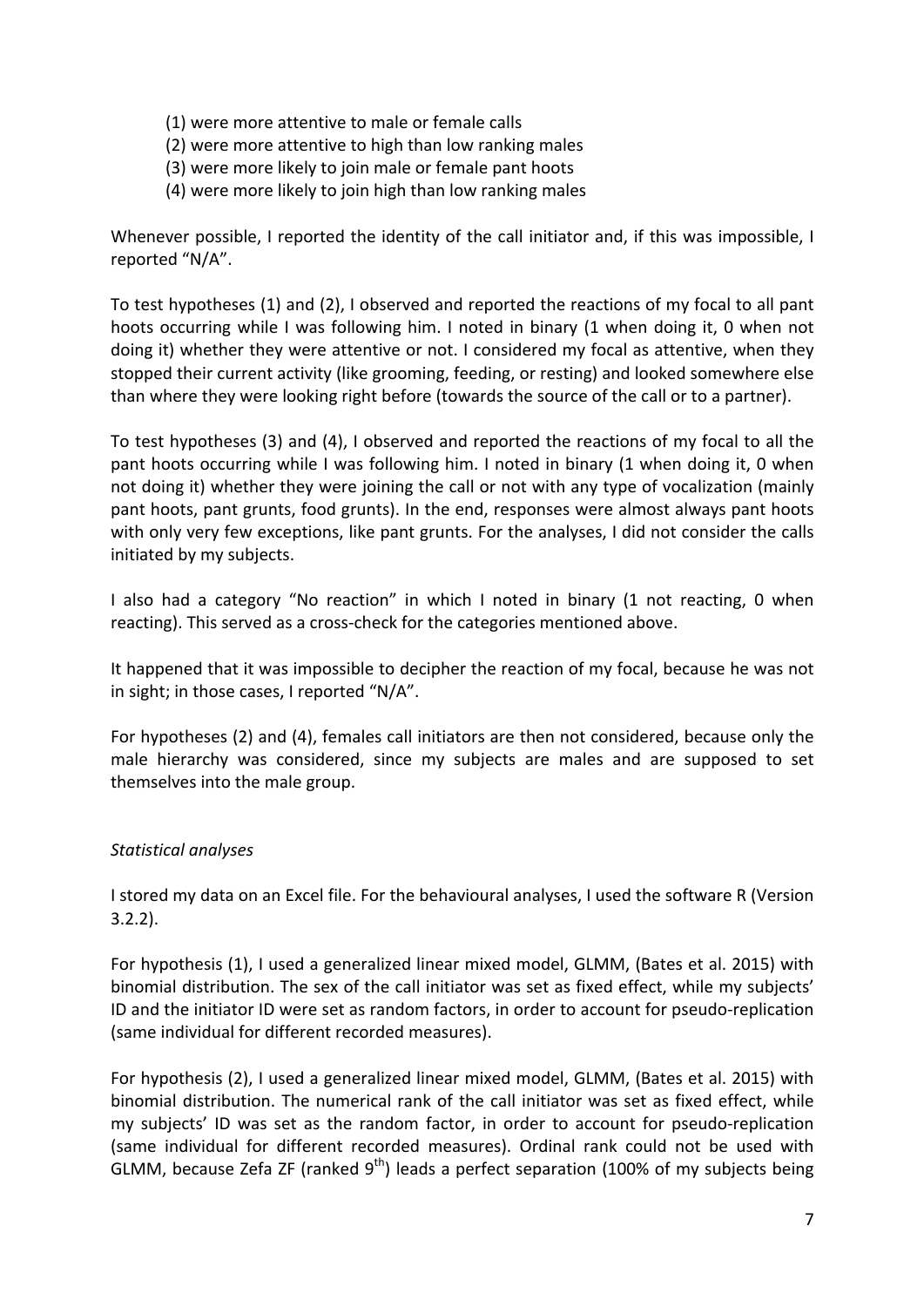attentive to him). I then ran another test to further explore the results. Here, I used a GLMM with rank (fixed effect) as categorical variable (see Table 1) and subjects' ID as random effect, in order to account for pseudo-replication (same individual for different recorded measures).

For hypothesis (3), I used a generalized linear mixed model, GLMM, (Bates et al. 2015) with binomial distribution. The sex of the call initiator was set as fixed effect, while my subjects' ID and the initiator ID were set as random factors, in order to account for pseudo-replication (same individual for different recorded measures).

For hypothesis (4), I used a generalized linear mixed model, GLMM, (Bates et al. 2015) with binomial distribution. The numerical rank of the call initiator was set as fixed effect, while my subjects' ID was set as the random factor, in order to account for pseudo-replication (same individual for different recorded measures). Ordinal rank could not be used with GLMM, because Pascal PS (ranked  $8<sup>th</sup>$ ) leads to a perfect separation (0% of my subjects joining him). We used Nakagawa & Schielzeth (2013) pseudo  $R^2$  to explore the effect size for the variable rank on the likelihood to join calls. To further explore the data, we ran another GLMM with rank (fixed effect) as categorical variable (see Table 1) and subject ID as random effect, in order to account for pseudo-replication (same individual for different recorded measures).

As mentioned above, for hypotheses (2) and (4), females call initiators were excluded from the analyses. For hypotheses (2) and (4), we excluded Simon (SM) (ranked  $5<sup>th</sup>$ ) and Zalu (ZL) (ranked  $9<sup>th</sup>$ ), because they were only represented with three calls in the data set.

For all hypotheses, a brief analysis of residuals was performed: no outliers, and no departure from the normality of the random effects were noticed. We also checked visually that the residuals are not correlated for a given focal ("acf" function).

## *Male ranking data*

Jakob Villioth (unpublished data), who collected data on aggressions between October 2015 and June 2016, kindly shared his results for the male ranks, obtained through Elo-rating test (Neumann et al. 2011).

At the beginning of my data collection, in August 2016, two individuals, Nick (NK) and Zig (ZG), had definitely disappeared; thus, they were removed from the ranking data for this study.

Furthermore, Zed (ZD), who occupied the last rank, was also removed, because there was no exploitable call of him.

Finally, Kwezi (KZ) (ranked  $10^{th}$ ) was both a subject and a call initiator. Thus, he could not react to his own calls. In the statistics analyses, he was set random as a focal, like all other individuals; this allowed running the test with him in each role. However, this disadvantaged the results for the rank 10, that he occupies.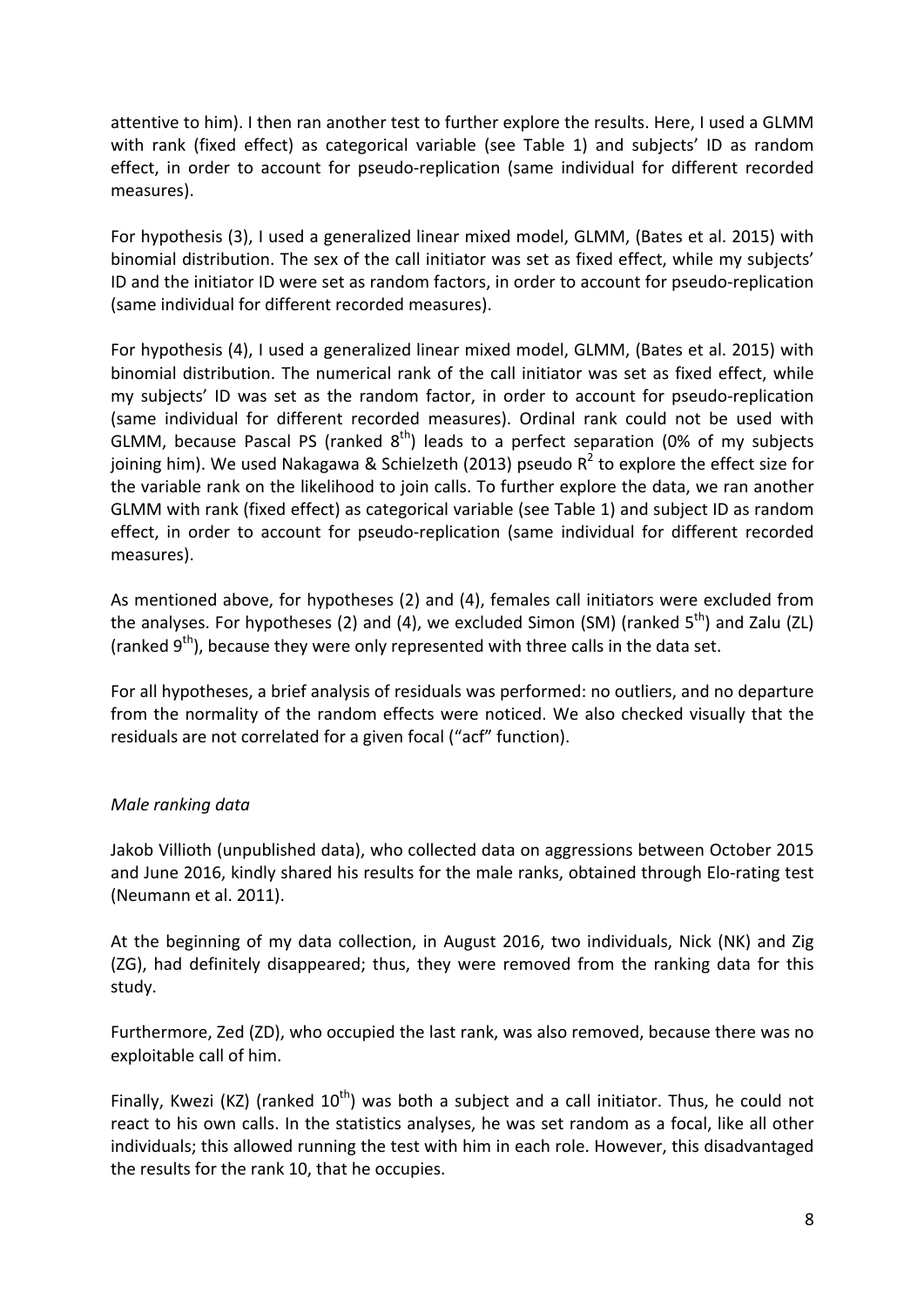#### *Sample size*

For hypothesis (1), 24 female calls and 137 male calls were exploitable. For hypothesis (3), 25 female calls and 140 male calls were exploitable. See Table 1 for sample size of hypotheses  $(2)$  and  $(4)$ .

| Rank | Rank category | Name   | Abbreviation |    | Hypothesis $(2)$ Hypothesis $(4)$ |
|------|---------------|--------|--------------|----|-----------------------------------|
| 1    | High          | Hawa   | HW           | 23 | 24                                |
| 2    | High          | Musa   | <b>MS</b>    | 18 | 19                                |
| 3    | High          | Frank  | <b>FK</b>    | 13 | 13                                |
| 4    | Mid           | Kato   | <b>KT</b>    | 13 | 13                                |
| 5    | Mid           | Simon  | <b>SM</b>    | 3  | 3                                 |
| 6    | Mid           | Squibs | SQ           | 8  | 8                                 |
| 7    | Mid           | Zefa   | <b>ZF</b>    | 10 | 10                                |
| 8    | Low           | Pascal | <b>PS</b>    | 17 | 17                                |
| 9    | Low           | Zalu   | <b>ZL</b>    | 3  | 3                                 |
| 10   | Low           | Kwezi  | KZ           | 19 | 19                                |

**Table 1.** Adult male ranks and sample size for hypotheses (2) and (4)

Overview of the males' ranks and rank categories (data from Jakob Villioth, unpublished data) combined with the sample size of exploitable calls per male for hypothesis (2) and (4).

## **Results**

Are male juveniles more attentive to male or female calls?

Young males were a little bit more attentive to male initiators (64.23%; n=137) than female ones (56.52%; n=24) but this difference is not significant (GLMM;  $Z = 0.807$ ;  $p = 0.420$ ) (see Fig. 2).



Figure 2. Comparison of young males' attention to male (M) and female (F) calls.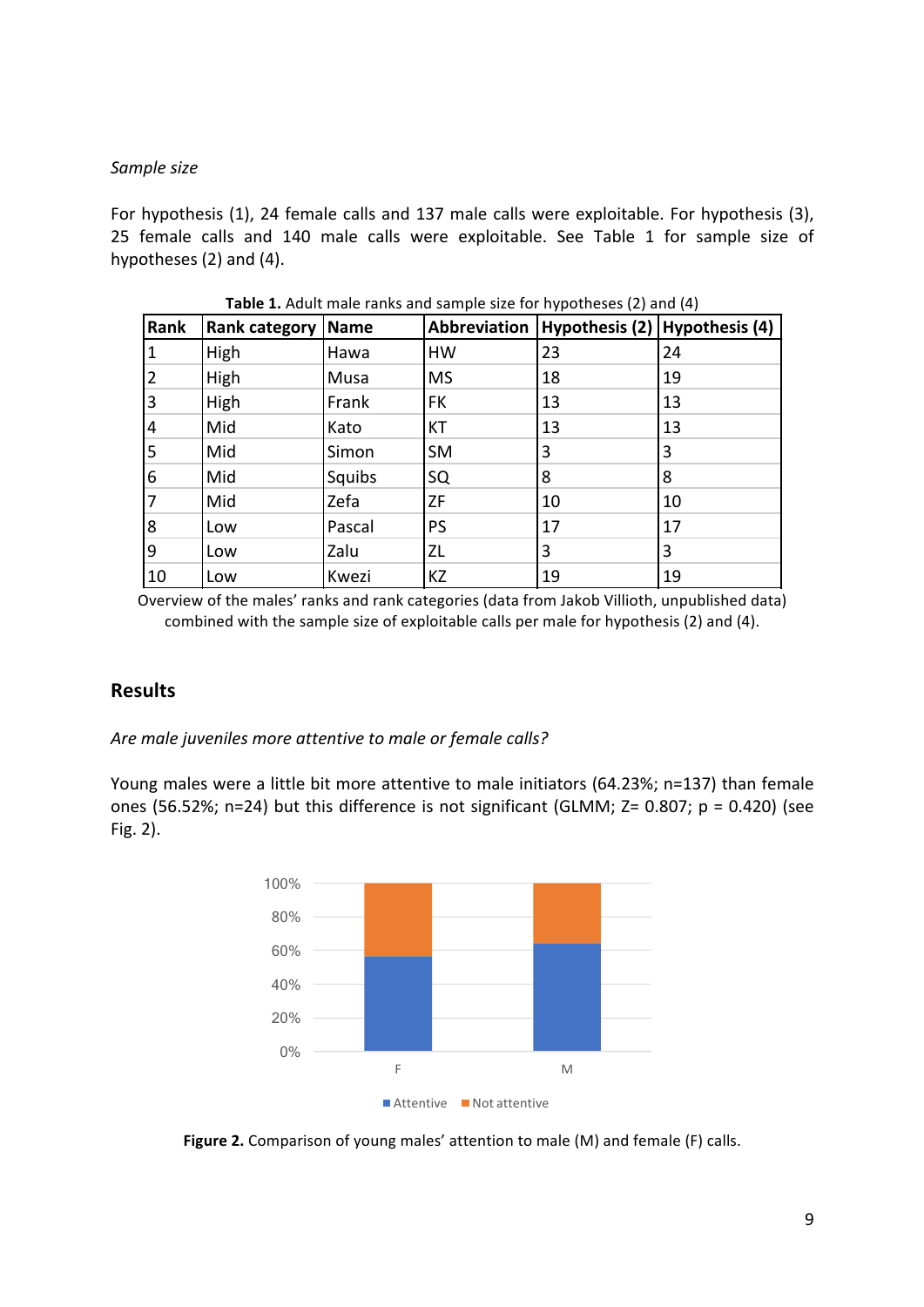#### Are male juveniles more attentive to high than low ranking males?

Results showed a slight tendency of subjects to pay more attention to higher than lower ranked males; but this tendency was not significant (GLMM: Z= 0.872; p=0.384; see Fig. 3). In a second model, I entered rank as categorical variable but there was no significant effect either (analysis of deviance: Chisq= 4.391, d.f. = 2,  $p = 0.111$ ; see Fig. 4).

There was only one male to whom subjects always paid attention: Zefa (ZF) (ranked  $7<sup>th</sup>$ ). I collected 10 calls from Zefa. James (JM) was attentive to Zefa 4 times out of 4 calls; Klauce (KC) 2 out of 2; Kasigwa (KS) 1 out 1; Mbotella (MB) 3 out of 3.



Figure 3. Young males' attention to adult male calls according to rank.



Figure 4. Likelihood of young males' attention to adult male calls according to rank categories.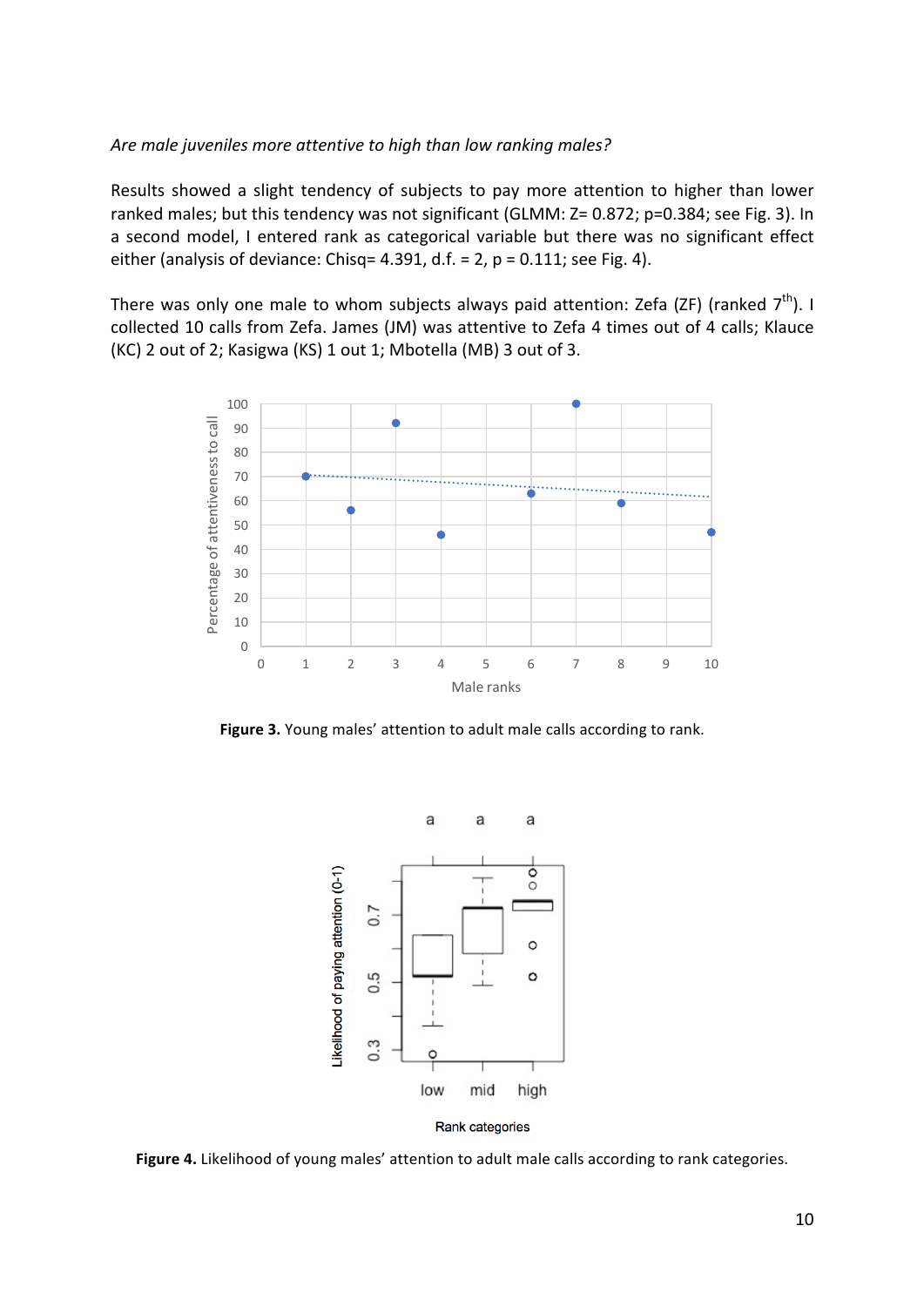#### Are male juveniles more likely to join male or female pant hoots?

Subjects joined indifferently of the call initiator's sex: they joined females 24% of the total number of calls (n=25) and males  $24.29\%$  (n=140) (see Fig. 5).



The difference of attention between male and female callers was not significant (GLMM;  $Z=$  $0.070$ ;  $p=0.945$ ; see Fig. 4).

**Figure 5.** Comparison of young males joining male and female calls.

## Are male juveniles more likely to join high than low ranking males?

Subjects joined higher ranking males significantly more often than lower ranking ones  $(GLMM: Z = -2.235; p = 0.026;$  see Fig. 6), but effect size was rather small (pseudo-R-squared: marginal 0.1005920, conditional 0.1998992; a medium effect size corresponds to R-squared between 0.13 and 0.26). If ranks were entered as categorical variables (see Table 1), differences remained significant (analysis of deviance: Chisq= 8.1523, d.f. = 2,  $p = 0.017$ ). Post-hoc Tukey-like analysis revealed a significant difference between low and high ranked callers (adjusted p-values): low vs. mid:  $Z = 1.424$ ;  $p = 0.3234$ ; low vs. high:  $Z = 2.745$ ;  $p =$  $0.0161$ ; mid vs. high: Z = 1.444; p = 0.3136 (see Fig. 7).

There was only one male to whom subjects never paid attention: Pascal (PS) (ranked  $8<sup>th</sup>$ ). I collected 17 calls from Pascal. James (JM) was attentive to Pascal 0 out times out of 11 calls; Klauce (KC) 0 out of 4; Kwezi (KZ) 0 out 1; Zed (ZD) 0 out of 1.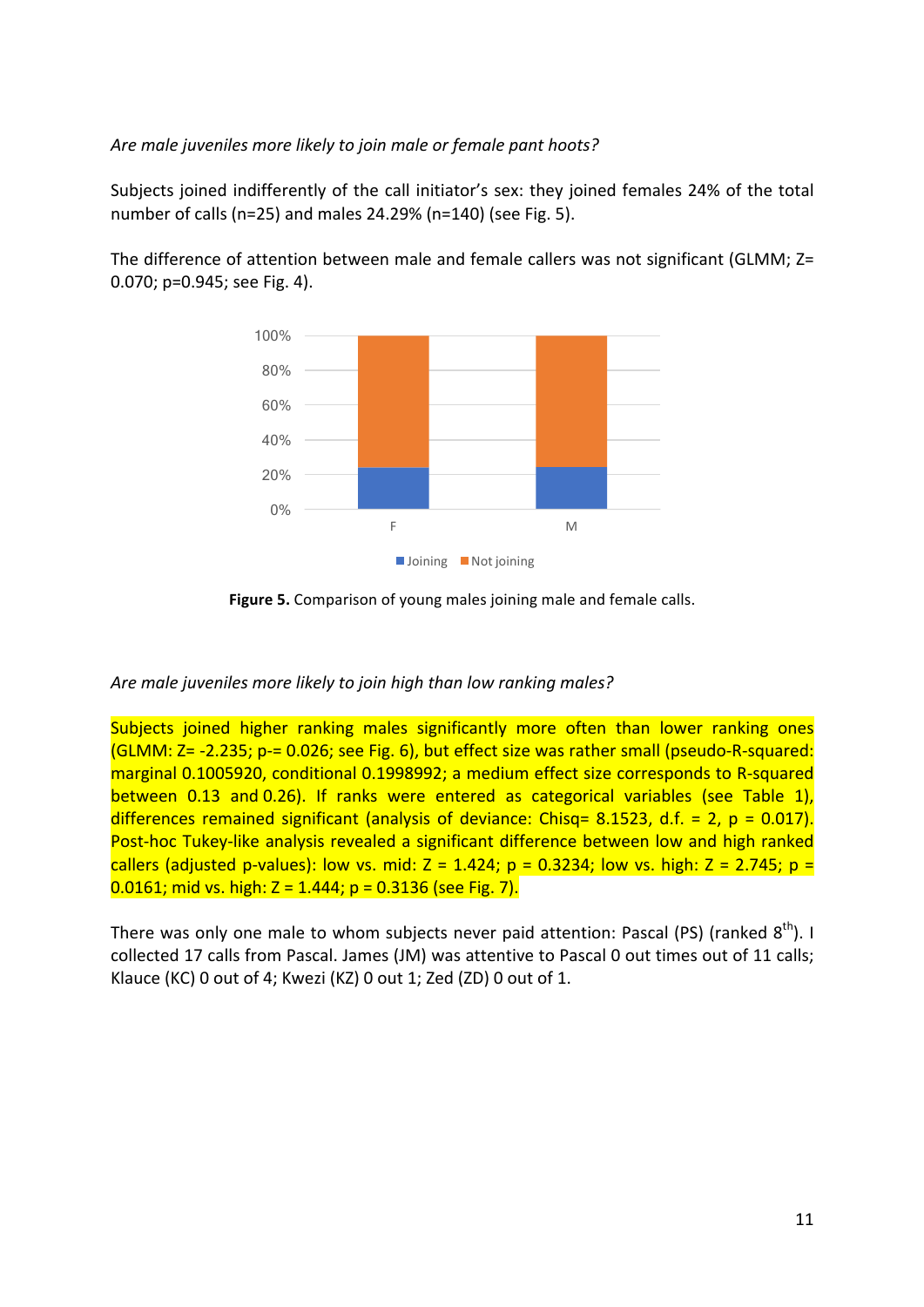

Figure 6. Young males joining adult male calls according to rank.



Figure 7. Likelihood of young males joining adult male calls according to rank categories.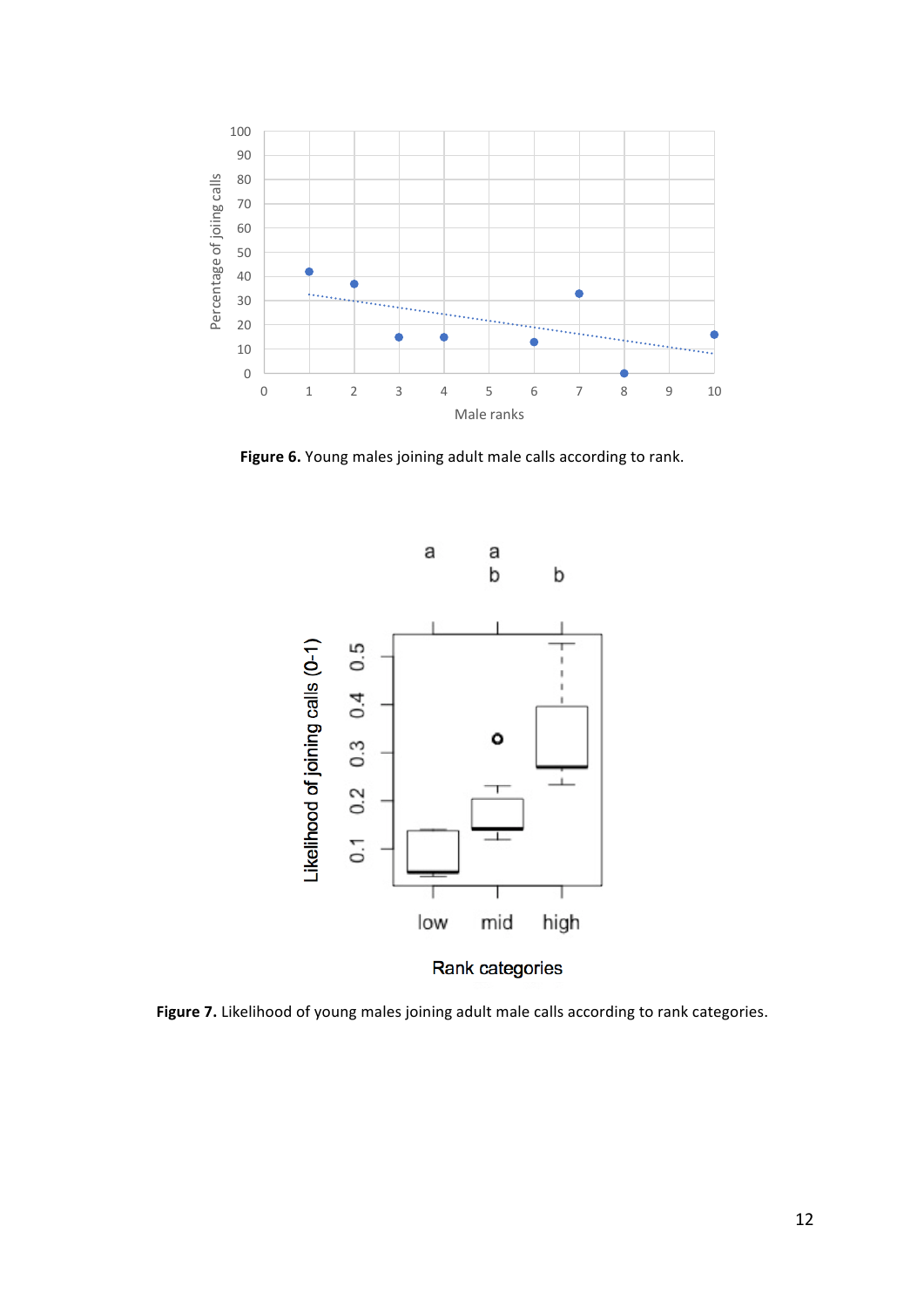## **Discussion**

This study revealed that young male chimpanzees showed no sex-specific difference in paying attention or joining calls of adult individuals. However, adult male rank had an effect on the likelihood of young males joining calls.

#### Are male *juveniles* more attentive to male than *female calls?*

First, the results showed that my subjects were attentive to the pant hoot of their elders. They were attentive to more than half of the calls they were exposed to. Paying attention is a precondition to social learning. For example, Tomasello et al. (1987) showed that young individuals learned tool use by observing an adult using the tool. They concluded that this might be due to social acquisition: young individuals needed among other things to be attentive to the adults to learn. Applying the same reasoning to the pant hoot, my subjects need to be attentive to their elders to learn. Nevertheless, it would be interesting to compare the percentage of subjects' attention with the behaviour of male infants to see if there was actually an increase in the attention parameter between infant and juvenile/subadult ages. It is possible that attention to pant hoots does not change.

Secondly, the results showed that the sex of the caller was not important for my subjects to select which calls to be attentive to; it means the sex of the caller was not particularly relevant for my subjects. On the one hand, this conclusion can imply that juvenile chimpanzees need to learn vocalizations from both females and males. This could be explained by the fact that chimpanzees of this age spend a lot of time with females, their mother and her social partners, but they will later integrate the males' group (Goodall 1986). Therefore, listening to the females' calls has direct impacts on the juveniles in their current daily life. But they tend to leave their mothers to integrate into the male group (Pusey 1990; Pereira and Fairbanks 1993), meaning that male vocalizations get more and more relevant for them. On the other hand, these results are consistent with another conclusion: scientists commonly assume that male adults pay less attention to female than male pant hoots. Nevertheless, no scientific work has been conducted yet to confirm this. It is possible that even adult males pay attention to pant hoot indifferently of the sex of the caller, similar to the results found in this study.

It is relevant here to link these first observations about sex difference with the results of the second question. Results from the second question showed that my subjects always paid attention to Zefa, who is the father of at least two of my subjects. It would be interesting to investigate upon an effect of maternal kinship in the attention of my subject and if this level of attention varies in relation to her presence or absence within the subject's party. However, my sample size is too small to deduct anything about that (only 5 occurrences during which my focals were present to their mother's call).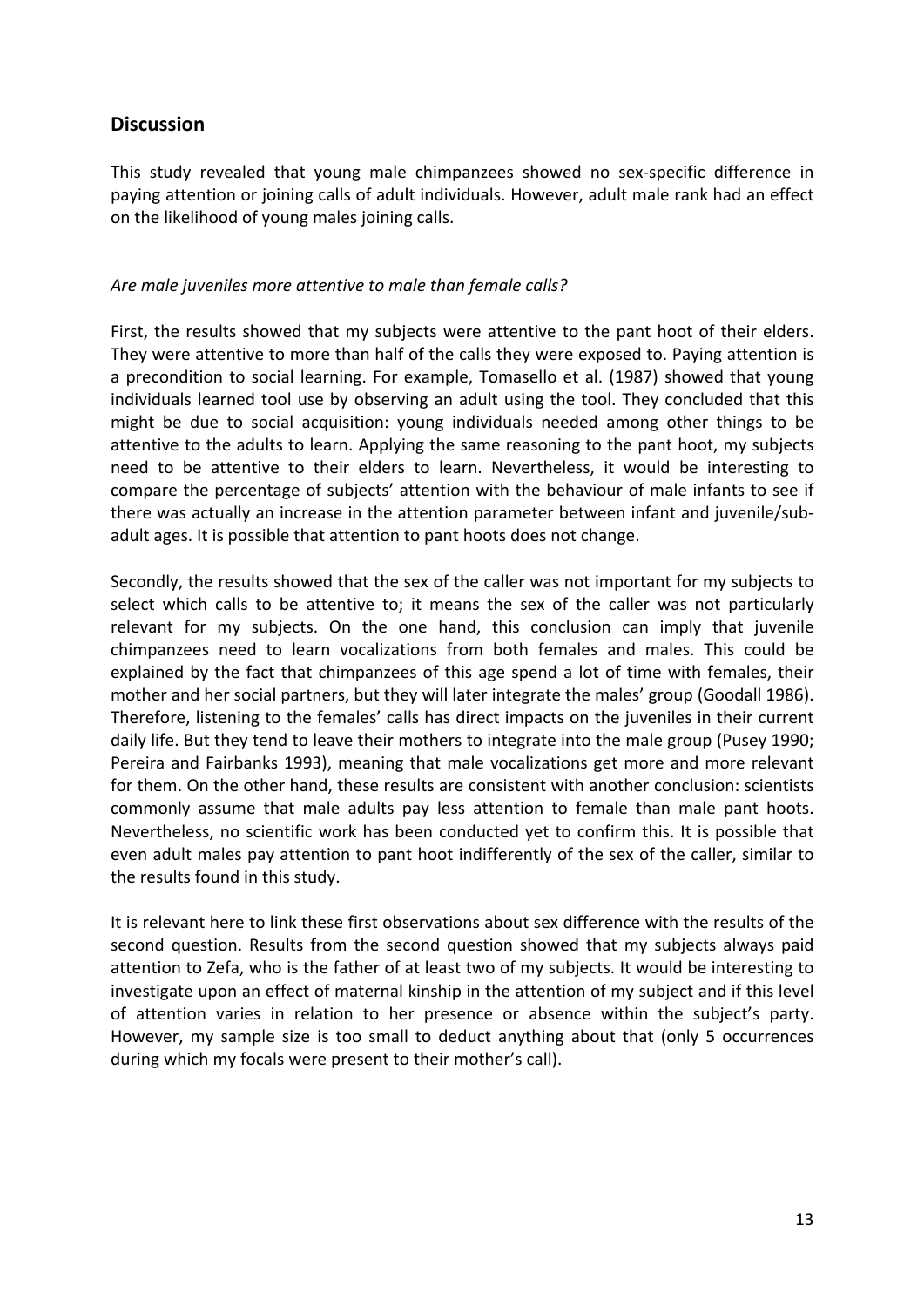#### Are male juveniles more attentive to high than low ranking males?

I found a slight tendency for juvenile males to pay more attention to higher than lower ranking males but the difference was not statistically significant, neither for individual nor for categorical ranks.

This suggests that differences in ranks, like the sex difference, does not trigger greater attention towards pant hoots. This means that, after this study, it is still not clear how young male chimpanzees discriminate between pant hoots. This might be due to restrictions such as my small sample size or the duration of the data collection. Further investigations are needed.

However, one could argue that this lack of discrimination between ranks comes from the fact that being attentive to both calls of higher ranking males and of lower ranking males is relevant for subjects. Higher ranking males might actually not always be preferred. For example, in the feeding context, it might be beneficial to associate with lower ranking males, who would not displace voung individuals as easily (Vogel 2005). While, as explained above, paying attention to high ranking individuals is interesting for young males in order to integrate the adult male group efficiently (Pusey 1983; Pusey 1990).

Zefa's results stand out. My subjects always paid attention when the caller was Zefa (ZF) (ranked  $7<sup>th</sup>$ ), who has been confirmed to be the father of at least two of my subjects (Klauce and James). Kasigwa's father is not Zefa, but Bwoba (BB) dead in 2009. Mbotella's father is still unknown, but Zefa might well be the father. Chimpanzees might be able to deduct relatedness through a combination of physical features, such as facial resemblance (Parr & de Waal 1999) and patterns of association (Parr et al. 2010); therefore, James and Klauce might be aware of their kinship with Zefa. In many primate species, grooming and agonistic support are more often directed towards kin (Silk 2002; Shino 2006). Thus, it would be a strategic advantage to know the location of their father through pant hoot.

An alternative explanation could be related to Zefa's age. Zefa was the single oldest male in the community at the time of the data collection (34 years old; on average 10 years older than all other adult males). Due to this age, he might have superior knowledge of, for example, food source within the home range. Therefore, it would also be a strategic advantage to pay attention to his calls.

## Are male juveniles more likely to join male or female pant hoots?

The results showed that the sex of the caller did not determine whom subjects decided to join. The sex of the caller did not have any effect on the likelihood that my subjects join a call: they joined males and females to the same extent (24% of all calls, for both sexes).

It was predicted that my subjects joined individuals of the sex that is the most relevant for them. Since they joined both sexes indiscriminately, it is not possible to draw any conclusion on this. Nevertheless, this result is quite surprising when related to the fourth hypothesis of this study, which is discussed below.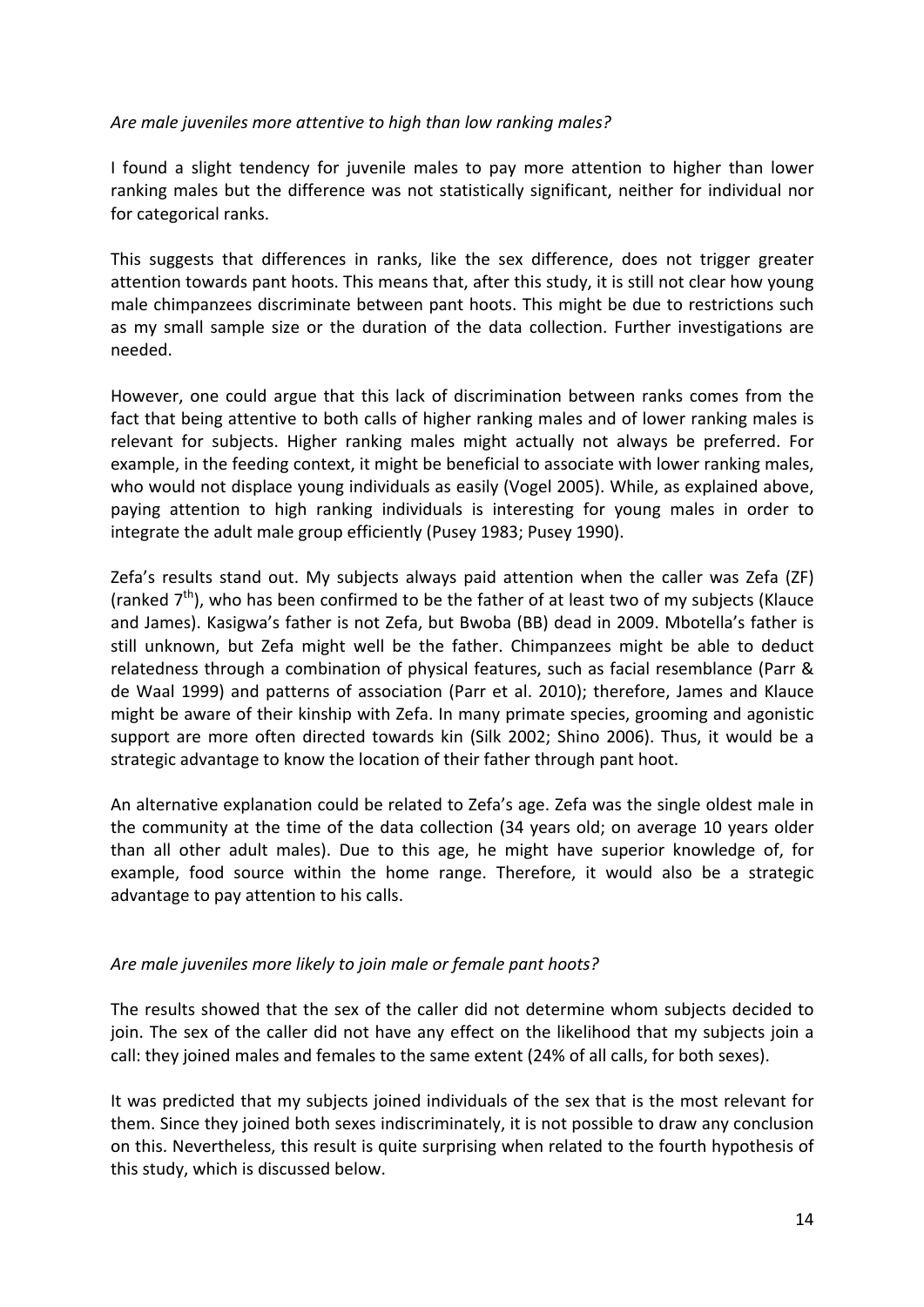Since the sex of the initiator is not a predictor, it would be interesting to investigate other variables triggering my subjects to join a call: whether the mother is absent or present, whether high-quality and/or abundant food is available, whether the individual that they join is within the party or how far he/she is.

Overall, my subjects show a preference for not joining the calls, no matter who initiates (24% of joining VS 76% of remaining silent). According to Fedurek et al. (2017), pant hooting is energetically costly for chimpanzees; this might explain this high percentage of silence.

Stealth could be another explanation. On one hand, Fedurek et al. (2014) showed that fission-fusion parameter was relevant for pant hooting and mentioned the cost of fusion between two parties. For example, fights can sometimes occur (Nishida et al. 1999). On another hand, females might also want to keep their food resource hidden from the males (Reynolds and Reynolds 1965). However, the theory that pant hoot attracts conspecifics to food source has not been yet clearly confirmed, although pant hooting is related to the quality of the food consumed (Fedurek et al. 2014). Since young chimpanzees, and especially juvenile ones, spend a lot of time with their mother, they might actually rely on their mother to decide whether it is beneficial to give the opportunity to other parties to fuse with them: the mother would maybe want to avoid conflict or keep the food source for herself and offspring. Therefore, remaining silent would be an advantage, because younger chimpanzees would avoid signalling their position to "unwelcomed guests", while their mother know who to avoid and who to fuse with.

## Are male juveniles more likely to join high ranking male individual rather than low?

The results showed that my subjects are selective in joining adult male calls in regard to their rank. They prefer to join high ranking males over lower ones.

We saw above for hypothesis (2) that my subjects were not sensitive to the ranks in their attention, unlike hypothesis (4). This leads to different insights.

First, paying attention and joining a call are clearly distinct. Overall, my subjects were attentive in more cases than they were joining. Being attentive did not necessarily mean that they would also join the calls. They are distinctive functions. Being attentive is a way of retrieving information, while joining is a way to signal to others.

Hence, this suggests that my subjects might use pant hoot strategically. As they acquire information about their environment listening to pant hoot, they choose who to join in their calls. Fedurek et al. (2013) concluded that the male pant hoot allows males to display their short-term social bonds; this could be the case for younger males as well. By pant hooting with an individual, my subject could show him his intention of cooperating with him, but also show to other individuals around his intention of cooperating with this individual (Fedurek et al. 2013). My subjects might then aim to ally with higher ranking males, who are socially preferred partners (Watts 2000; Slocombe & Zuberbühler 2007).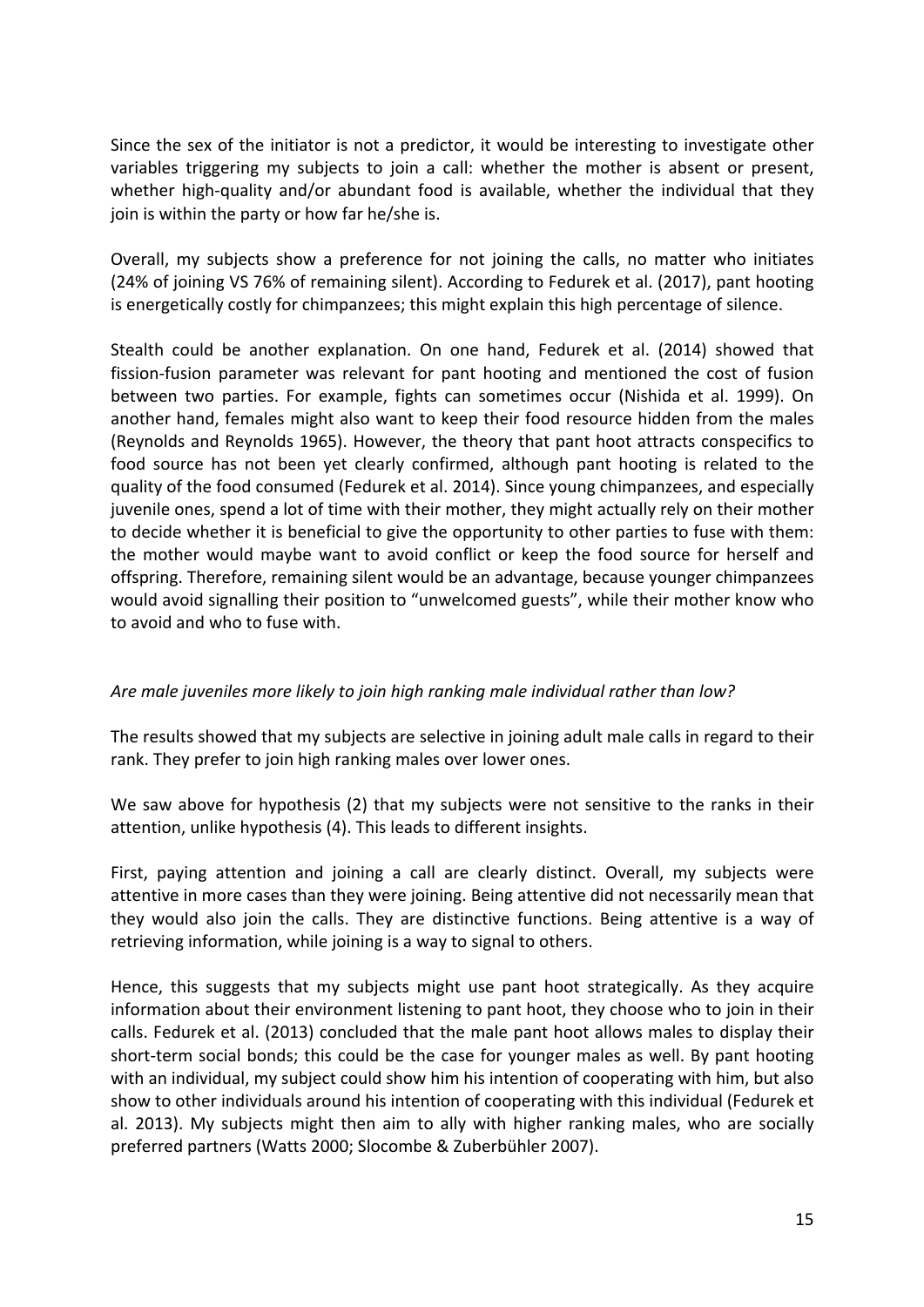However, this result is surprising when related to the third hypothesis, which showed that they join indistinctly males and females. If young males find advantage in joining high ranking males for the reason explained above, what is then their advantage in joining females to the same extent as males?

Finally, this result is interesting in respect to the cognitive abilities of my subjects. At this age, my subjects already seem to have at least a notion of male hierarchy, i.d. that some males are politically more powerful than others, since they distinguish between males of different ranks. So far, few studies of free ranging chimpanzees have address the development of cognitive abilities (Wobber et al. 2014). This result offers potential hints for further investigations about young chimpanzees' cognitive abilities.

## **Potential shortcoming of the study**

The data collection took place during only six months, while its subject is about the development of young chimpanzees. Chimpanzees grow over a period of 20 years (Pusey 1990). Therefore, this study can only be a short insight of this development, showing some tendency, rather than conclusive results.

Moreover, the sample size of female calls was very small. Even though the statistical model took that into account, it is not possible to exclude the possibility that the results are due to random effects.

Furthermore, in a general matter, my subjects' sample was quite small and disparate in ages. The small size is due to the short collection time, the field conditions, and the lack of subjects (4 juvenile male chimpanzees in Sonso community). Later during the data collection, I chose to include two sub-adult males and one adult male for the reasons explained above, which led to a motley sample.

Finally, concerning the sample of adult male calls, there were only three exploitable calls for each Simon and Zalu. This ended up into eliminating these two from the analyses of hypotheses (2) and (4), restricting statistical power even further. Moreover, since two of the ranks were missing, the results are less meaningful and reliable.

## **References**

- Arcadi, A. C., Robert, D., & Boesch, C. (1998). Buttress drumming by wild chimpanzees: Temporal patterning, phrase integration into loud calls, and preliminary evidence for individual distinctiveness. *Primates, 39*(4), 505-518.
- Arcadi, A. C., Robert, D., & Mugurusi, F. (2004). A comparison of buttress drumming by male chimpanzees from two populations. *Primates, 45*(2), 135-139.
- Boesch, C. (1991). Symbolic communication in wild chimpanzees? *Human Evolution, 6*(1), 81-89.
- Bradbury, J. W., & Vehrencamp, S. L. (1998). Principles of animal communication.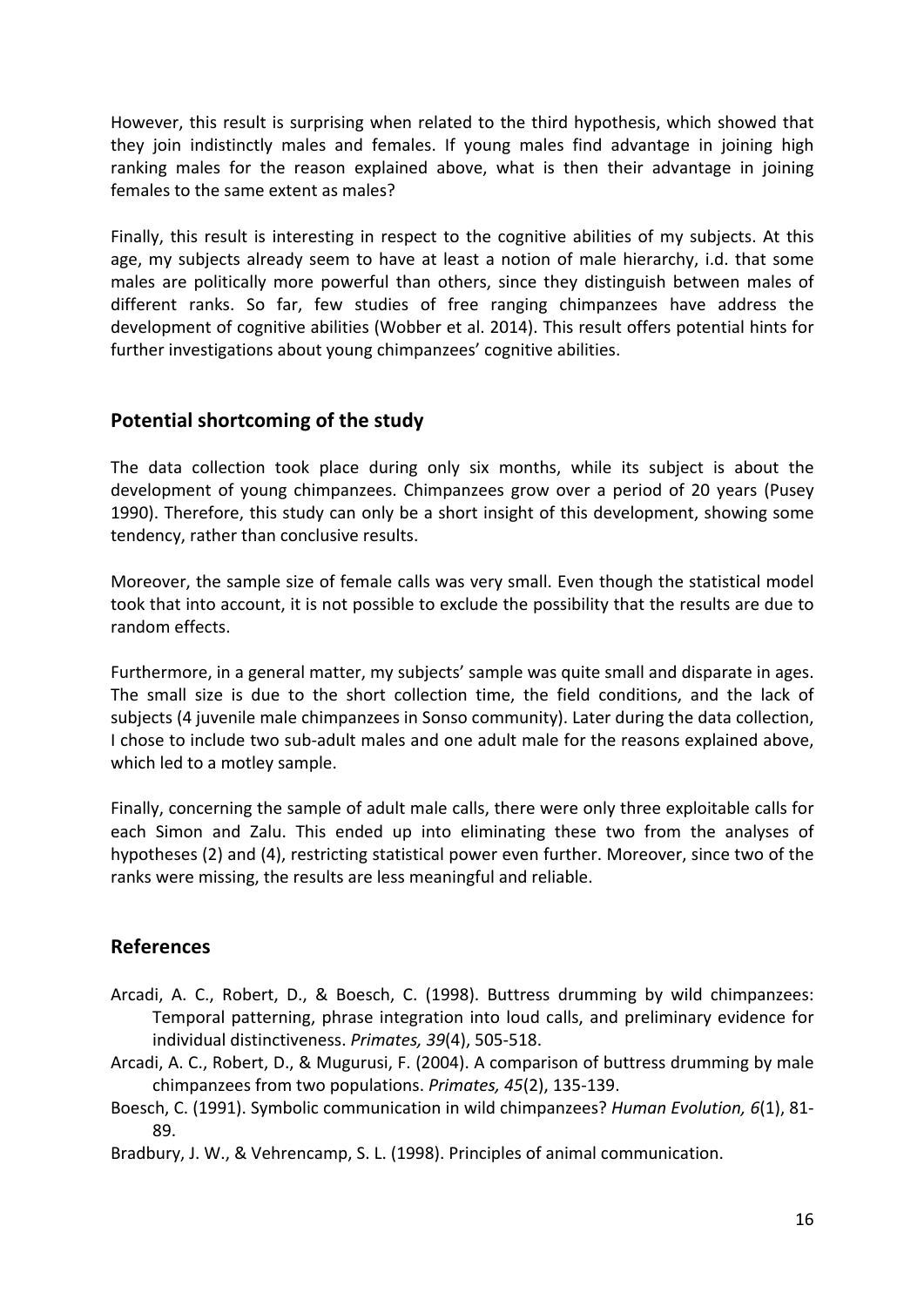- Clark, A. P. (1993). Rank differences in the production of vocalizations by wild chimpanzees as a function of social context. American Journal of Primatology, 31(3), 159-179.
- Crockford, C., Herbinger, I., Vigilant, L., & Boesch, C. (2004). Wild Chimpanzees Produce Group-Specific Calls: a Case for Vocal Learning? *Ethology, 110*(3), 221-243.
- Bates, D., Maechler, M., Bolker, B., Walker, S. (2015). Fitting Linear Mixed-Effects Models Using Ime4. *Journal of Statistical Software*, 67(1), 1-48. doi:10.18637/jss.v067.i01.
- Fedurek, P., Donnellan, E., & Slocombe, K. E. (2014). Social and ecological correlates of longdistance pant hoot calls in male chimpanzees. *Behavioral ecology and sociobiology*, *68*(8), 1345-1355.
- Fedurek, P., Machanda, Z. P., Schel, A. M., & Slocombe, K. E. (2013). Pant hoot chorusing and social bonds in male chimpanzees. Animal Behaviour, 86(1), 189-196.
- Fedurek, P., Schel, A. M., & Slocombe, K. E. (2013). The acoustic structure of chimpanzee pant-hooting facilitates chorusing. Behavioral ecology and sociobiology, 67(11), 1781-1789.
- Fedurek, P., Zuberbühler, K., & Semple, S. (2017). Trade-offs in the production of animal vocal sequences: insights from the structure of wild chimpanzee pant hoots. *Frontiers in zoology, 14*(1), 50.
- Gilby, I. C., & Wrangham, R. W. (2008). Association patterns among wild chimpanzees (Pan troglodytes schweinfurthii) reflect sex differences in cooperation. *Behavioral ecology* and sociobiology, 62(11), 1831.
- Goodall, J. (1986). The chimpanzees of Gombe: Patterns of behavior.
- Janik, V. M., & Slater, P. J. (2000). The different roles of social learning in vocal communication. Animal Behaviour, 60(1), 1-11.
- Kojima, S., Izumi, A., & Ceugniet, M. (2003). Identification of vocalizers by pant hoots, pant grunts and screams in a chimpanzee. *Primates, 44*(3), 225-230.
- Kummer, H. (1968). Social organization of hamadryas baboons (Vol. 89): University of Chicago Press Chicago.
- Marler, P., & Hobbett, L. (1975). Individuality in a Long-Range Vocalization of Wild Chimpanzees. *Zeitschrift für Tierpsychologie, 38*(1), 97-109.
- Marler, P. T., R. (1977). Signaling behavior of apes with special reference to vocalizations *How animals communicate* (TA S ed., pp. 965-1033). Bloomington: Indiana University Press.
- Marshall, A. J., Wrangham, R. W., & Arcadi, A. C. (1999). Does learning affect the structure of vocalizations in chimpanzees? Animal Behaviour, 58(4), 825-830.
- Mitani, J. C., & Gros-Louis, J. (1998). Chorusing and call convergence in chimpanzees: tests of three hypotheses. *Behaviour, 135*(8), 1041-1064.
- Mitani, J. C., Gros-Louis, J., & Macedonia, J. M. (1996). Selection for acoustic individuality within the vocal repertoire of wild chimpanzees. *International Journal of Primatology*, *17*(4), 569-583.
- Mitani, J. C., Hasegawa, T., Gros-Louis, J., Marler, P., & Byrne, R. (1992). Dialects in wild chimpanzees? *American Journal of Primatology, 27*(4), 233-243.
- Mitani, J. C., & Nishida, T. (1993). Contexts and social correlates of long-distance calling by male chimpanzees. Animal Behaviour, 45(4), 735-746.
- Nakagawa, S., & Schielzeth, H. (2013). A general and simple method for obtaining  $R^2$  from Generalized Linear Mixed-effects Models. Methods in Ecology and Evolution 4: 133– 142.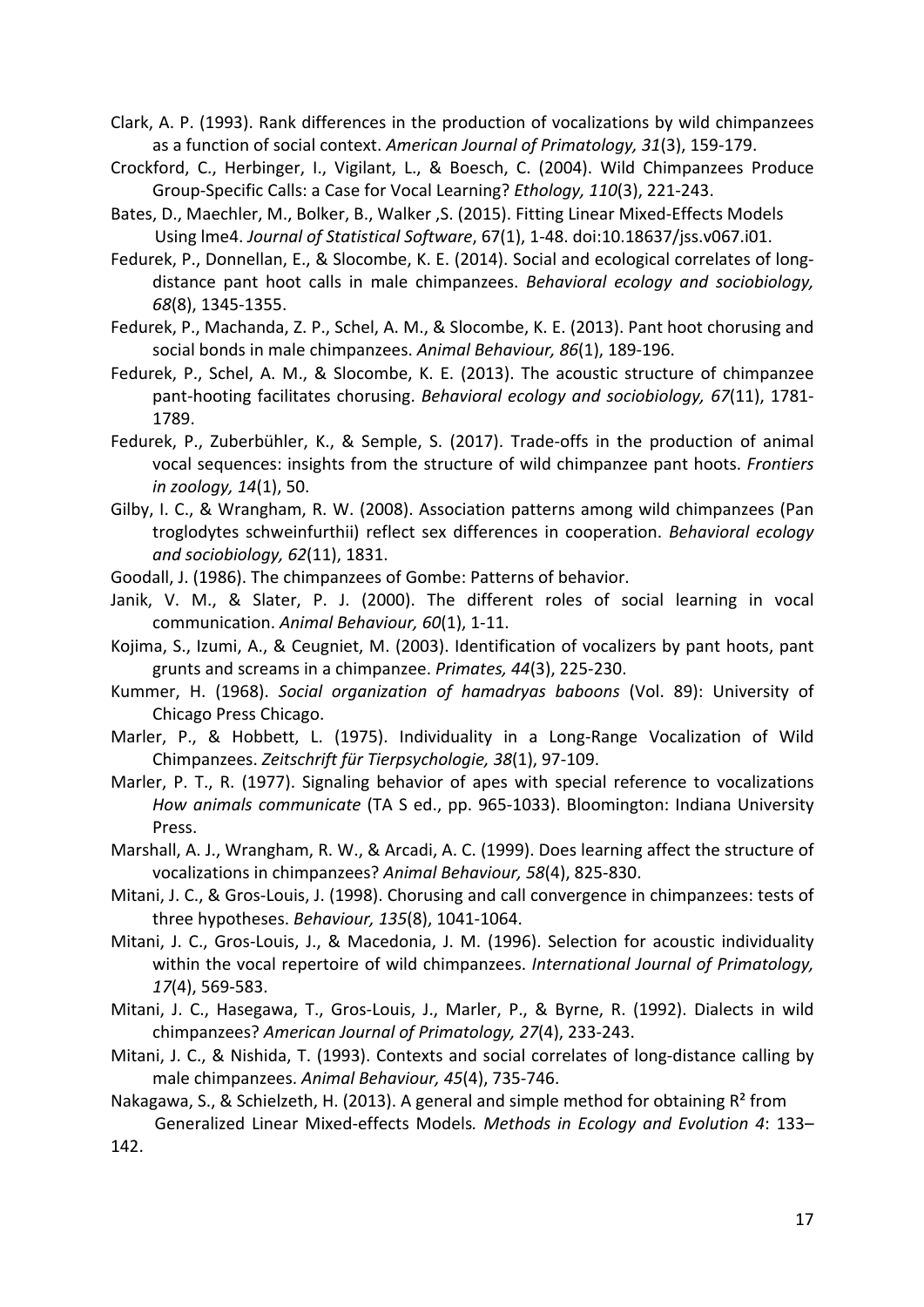- Neumann, C., Duboscq, J., Dubuc, C., Ginting, A., Irwan, A. M., Agil, M., Engelhardt, A. (2011). Assessing dominance hierarchies: validation and advantages of progressive evaluation with Elo-rating. Animal Behaviour, 82(4), 911-921.
- Newton-Fisher, N. E. (2003). The home range of the Sonso community of chimpanzees from the Budongo Forest, Uganda. African Journal of Ecology, 41(2), 150-156.
- Notman, H., & Rendall, D. (2005). Contextual variation in chimpanzee pant hoots and its implications for referential communication. Animal Behaviour, 70(1), 177-190.
- Parr, L. A., Heintz, M., Lonsdorf, E., & Wroblewski, E. (2010). Visual kin recognition in nonhuman primates:(Pan troglodytes and Macaca mulatta): inbreeding avoidance or male distinctiveness? Journal of Comparative Psychology, 124(4), 343.
- Parr, L. A., & de Waal, F. B. (1999). Visual kin recognition in chimpanzees. Nature, 399(6737), 647-648.
- Pusey, A. E. (1983). Mother-offspring relationships in chimpanzees after weaning. Animal *Behaviour, 31*(2), 363-377.
- Pusey, A. E. (1990). Behavioural changes at adolescence in chimpanzees. *Behaviour, 115*(3), 203-246.
- R Core Team (2015). R: A language and environment for statistical computing. R Foundation for Statistical Computing, Vienna, Austria. URL https://www.R-project.org/.
- Reynolds, V., & Reynolds R. (1965). Chimpanzees of the Budongo forest. In D. V. I (Ed.), *Primate behavior: field studies of monkeys and apes (pp. 368–424).* New York: Rinehart & Winston, .
- Reby, D., & McComb, K. (2003). Anatomical constraints generate honesty: acoustic cues to age and weight in the roars of red deer stags. Animal Behaviour, 65(3), 519-530.
- Reynolds, V. (2005). The chimpanzees of the Budongo forest: Ecology, behaviour and *conservation*: Oxford University Press on Demand.
- Schino, G. (2006). Grooming and agonistic support: a meta-analysis of primate reciprocal altruism. *Behavioral Ecology, 18*(1), 115-120.
- Silk, J. B. (2002). Kin selection in primate groups. *International Journal of Primatology, 23*(4), 849-875.
- Slocombe, K. E., & Zuberbühler, K. (2007). Chimpanzees modify recruitment screams as a function of audience composition. Proceedings of the National Academy of Sciences, *104*(43), 17228-17233.
- Strübin, A. (2016). *The development of the pant hoot in wild chimpanzees: Slang amongst* teens? (Master thesis), University of Neuchâtel.
- Tomasello, M., Davis-Dasilva, M., CamaK, L., & Bard, K. (1987). Observational learning of tool-use by young chimpanzees. Human Evolution, 2(2), 175-183.
- van de Waal, E., & Bshary, R. (2011). Social-learning abilities of wild vervet monkeys in a twostep task artificial fruit experiment. Animal Behaviour, 81(2), 433-438.
- Vogel, E. R. (2005). Rank differences in energy intake rates in white-faced capuchin monkeys, Cebus capucinus: the effects of contest competition. *Behavioral ecology and sociobiology, 58*(4), 333-344.
- Watts, D., Pusey, A., Pereira, M., & Fairbanks, L. (1993). Juvenile primates: life history, development and behavior.
- Watts, D. P. (2000). Grooming between male chimpanzees at Ngogo, Kibale National Park. II. Influence of male rank and possible competition for partners. *International Journal of Primatology, 21*(2), 211-238.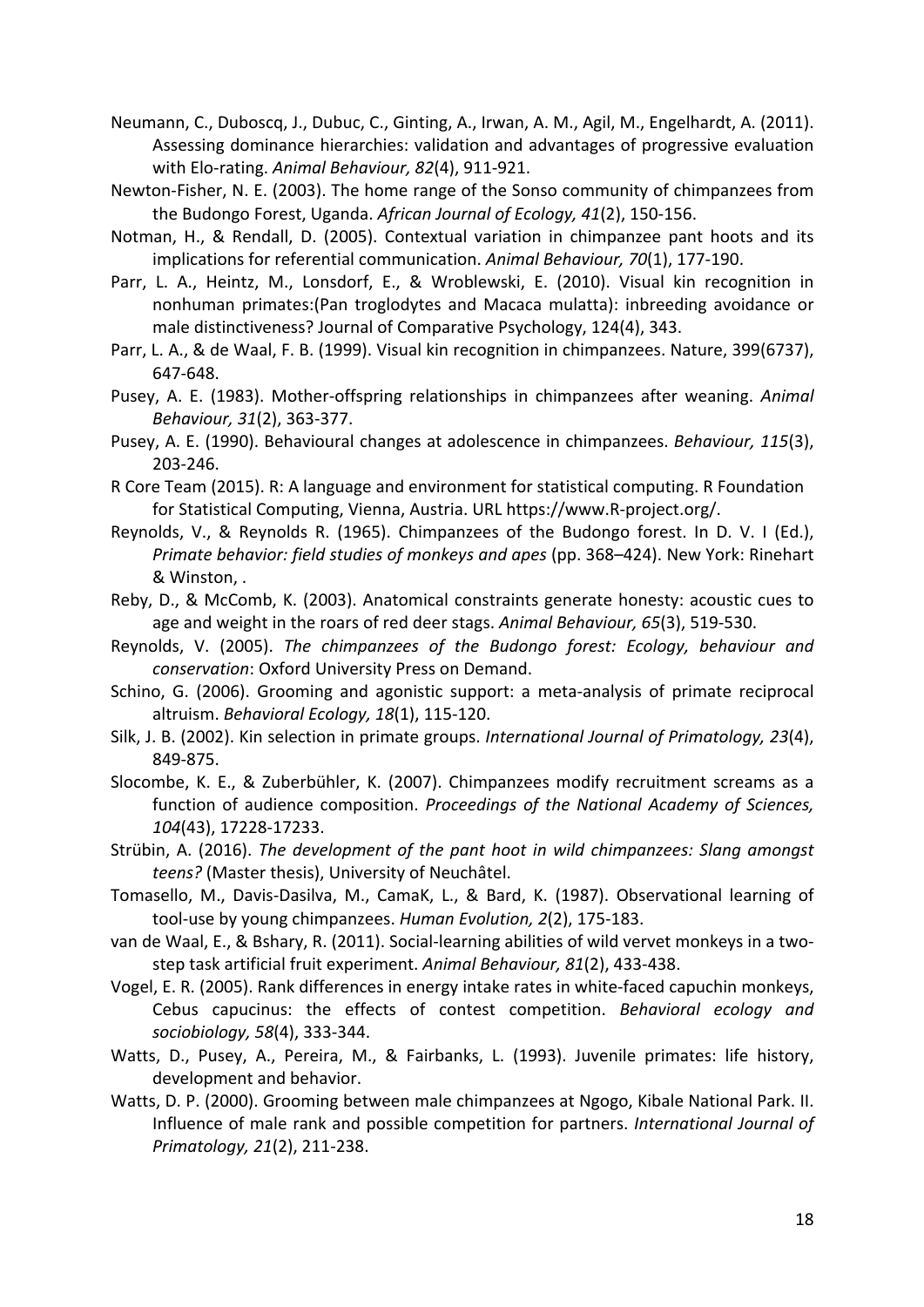- Wiley, R. H., & Richards, D. G. (1978). Physical constraints on acoustic communication in the atmosphere: implications for the evolution of animal vocalizations. *Behavioral ecology and sociobiology, 3*(1), 69-94.
- Williams, J. M., Oehlert, G. W., Carlis, J. V., & Pusey, A. E. (2004). Why do male chimpanzees defend a group range? Animal Behaviour, 68(3), 523-532.
- Wobber, V., Herrmann, E., Hare, B., Wrangham, R., & Tomasello, M. (2014). Differences in the early cognitive development of children and great apes. *Developmental psychobiology, 56*(3), 547-573.
- Wrangham, R. (2002). The cost of sexual attraction: is there a trade-off in female Pan between sex appeal and received coercion. Behavioural diversity in chimpanzees and *bonobos*, 204-215.
- Wright, T. F., & Wilkinson, G. S. (2001). Population genetic structure and vocal dialects in an amazon parrot. Proceedings of the Royal Society of London B: Biological Sciences, 268(1467), 609-616.